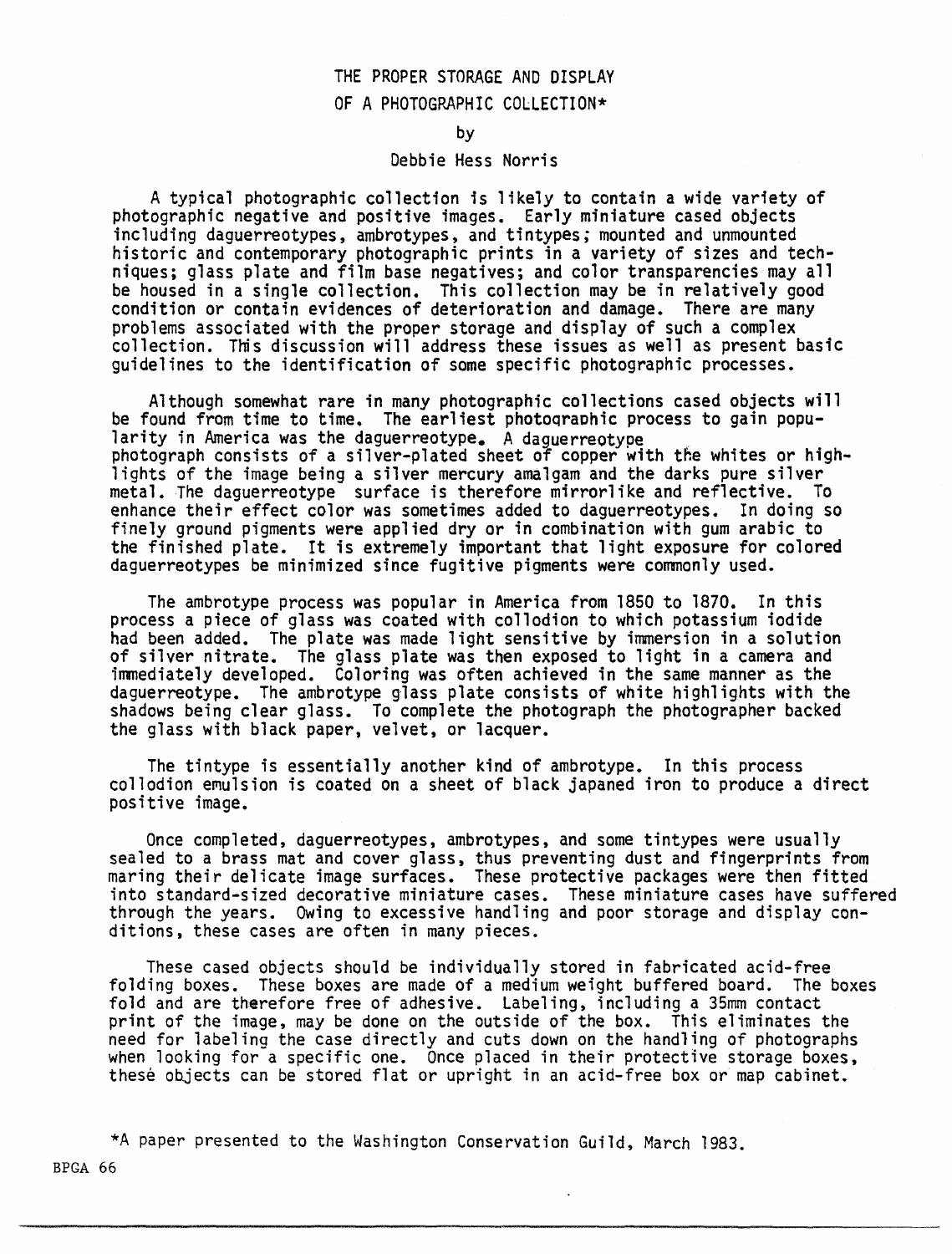Many tintypes were pasted into paper cards whose window openings are often surrounded by a decorative embossed border. A good quality plastic sleeve will provide these loose tintypes with sufficient protection against handling and dirt. Sleeves of unplasticized cellulose triacetate or polyester can be

recommended. Acid free paper envelopes may also be used, however, these envelopes are opaque which means additional handling in order to locate a particular image.

Because they are composed of a variety of materials it is difficult to propose ideal environmental conditions for the storage of daguerreotypes. ambrotypes, and tintypes. A relative humidity of 40-50% and temperature of  $60-65^{\circ}$ F is usually recommended as a safe median for most materials. The glasses used as glazing materials or actual supports of these photographic images are often chemically unstable due to an uneven distribution of salts within the glass structure. Such potentially unstable glasses should not be stored in high relative humidity conditions. In addition, brass mats, preservers and, of course, the tintype's iron support are prone to deterioration by corrosion at high relative humidity.

Even if a photographic collection contains few cased objects, it is very likely to house numerous mounted and unmounted photographic prints. The salted paper process, was one of the earliest photographic paper processes. in 1840 this process was universally used during the decade 1840-1850. Prints from this process have a matte surface. Under magnification the image or silver salts appear to be embedded in the paper fibers. Retouching is readily visible.

Introduced in 1850, albumen prints were one of the most common photographic prints available during the period from 1855-1895. Studio portraits and landscape or stereoviews of this era are especially likely to be albumen prints.

To make albumen prints a thin, smooth, high quality paper was floated on a solution of albumen or egg white, which contained sodium chloride. The paper was then sensitized in a silver nitrate solution to form light sensitive silver chloride in the albumen emulsion. The paper was exposed to daylight in direct contact with a negative until the image visually printed out. Following printing these photographs were often toned with gold chloride to enrich their color and improve their stability. Gold toning of albumen prints produced the familiar purplish-black image colors found in historic prints in good condition. Following toning these prints were fixed in a sodium thiosulphate solution to remove light reactive salts and washed. Like daguerreotypes and ambrotypes, albumen prints were often hand-colored. Watercolors and aniline dyes (introduced after 1860) were often used for hand-coloring.

As the paper stock was thin most prints were sold mounted on cardboard. These mounts usually consist of a poor quality lignified core sandwiched between two thin good quality papers. Current research at Rochester Institute of Technology indicates that at high relative humidity conditions lignin decomposition products will migrate and irreversibly stain albumen prints.·

Albumen prints are often readily identified by the crackle pattern which developes in the albumen emulsion with age. This type of deterioration is often visible in raking light and readily visible under magnification.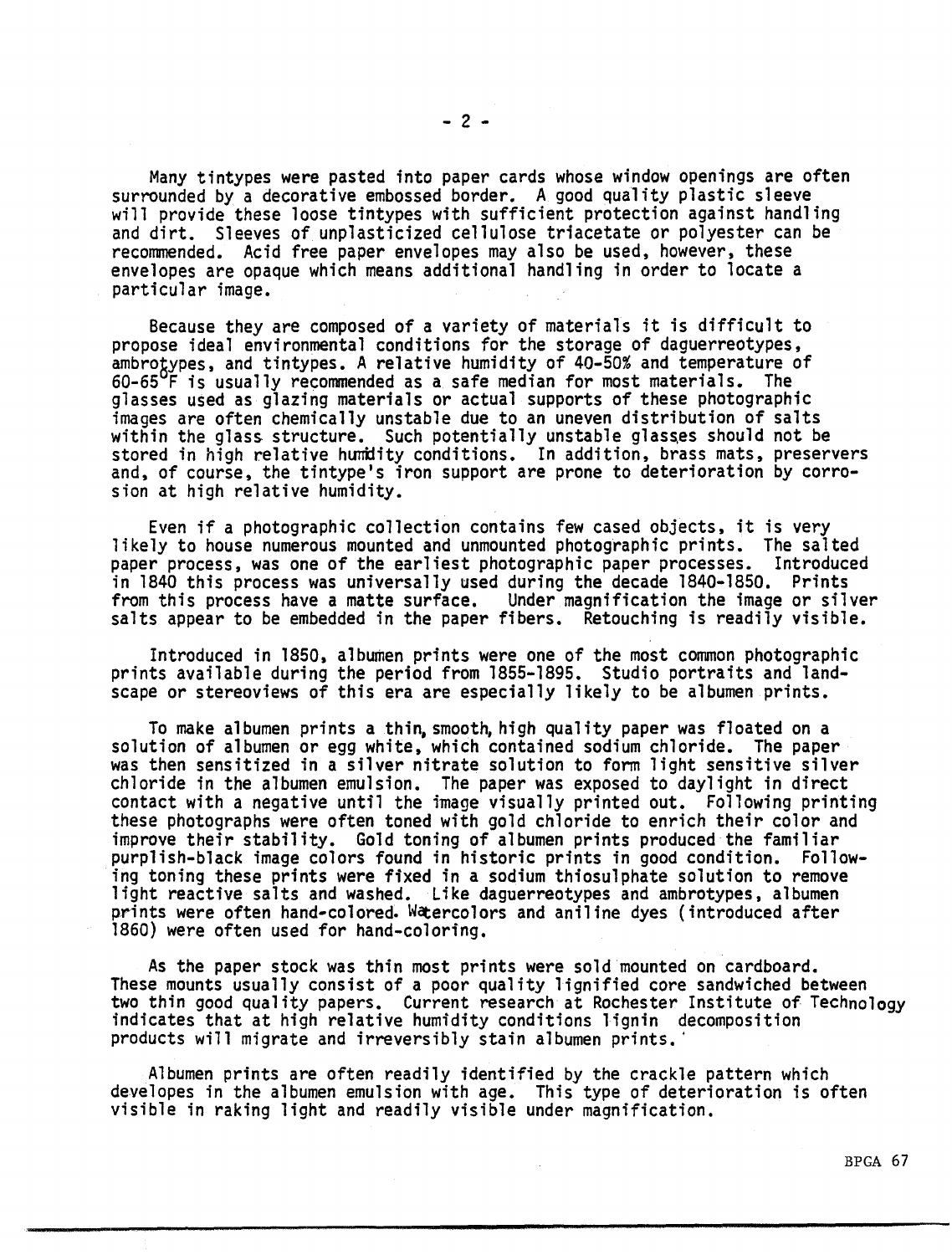Albumen prints in original condition are usually wann brown or purplish brown in tonality. Approximately 85% of albumen prints, however, show some stain fonnation in the white and highlight areas. Loss of highlight detail is also common in these cases. The presence of highlight yellowing and their

characteristic surface texture are two of the most readily apparent indications

Following 1860 much of the mass-produced albumen paper was tinted. Art reproductions, landscape and architectural views, and portraiture were the most common subject matter printed on tinted albumen papers. The dyes most commonly<br>used for tinting the albumen emulsion were basic colors from the triphenyl-

methane class, for example, fushine. These dyes have very poor lightfastness.<br>Accelerated aging tests carried out by Sergio Burgi at the Eastman House in Rochester indicates that tinted albumen paper will present objectionable degrees<br>of dye fading after short periods of light exposure. For example, a four month exposure in optimum gallery conditions, 5-10 footcandles of tungsten illumination filtered with ultraviolet absorbing plexiglass, will create objectionable fading in tinted albumen photographs.

The finely divided collodiol form of silver in the albumen image makes it<br>very susceptible to chemical changes and deterioration. Residual processing chemicals, in particular sodium thiosulphate or hypo, may stain and fade the silver image. Sulphur gases in the air and impurities in storage envelopes and<br>enclosures may react with metallic silver, further promoting staining and fading. As previously mentioned, chemicals in cardboard mounts and mounting adhesives may also deteriorate the image and paper support.

Incubation studies of albumen prints carried out at RIT under the direction of Jim.Reilly have revealed that the major cause of highlight yellowing may be the Maillard or protein sugar reaction. In this reaction the glucose and amino groups in the albumen protein condense to form a highly colored and insoluble compound. This yellowing reaction was found to be minimized in the pH range of 4-6 and to increase with increasing pH above 7. In fact, incubation at high<br>relative humidity of processed albumen prints in contact with carbonate buffered papers was found to promote the yellowing process. Therefore, alkaline buffered filing enclosures are not recommended for albumen photographs.

The gelatin paper print has been the major printing process from its introduction in the late 1880's to the present time. In this process, paper is coated with an emulsion of silver halide in gelatin. The type of silver halide used effects the final image color produced. Gelatin chloride prints are usually warm-toned and have a reddish cast. Gelatin bromide prints, in comparison, are often cool toned and appear black and white. In general a gelatin print appears smooth surfaced, although gelatin prints may be matte, glossy, or highly tex-Under magnification the gelatin gobules sparkle and are easily observed. The emulsion does not have a distinctive crackle pattern.

Gelatin photographic prints may discolor from residual processing chemicals, such as sodium thiosulphate or environmental factors such as contact with oxiqizing gases. Hydrogen sulphide, ammonia, and sulphur dioxide common in polluted air promote the attack of atmospheric oxygen on silver images. Damaging oxidants commonly present in photographic storage areas include peroxides,

that a given print is albumen.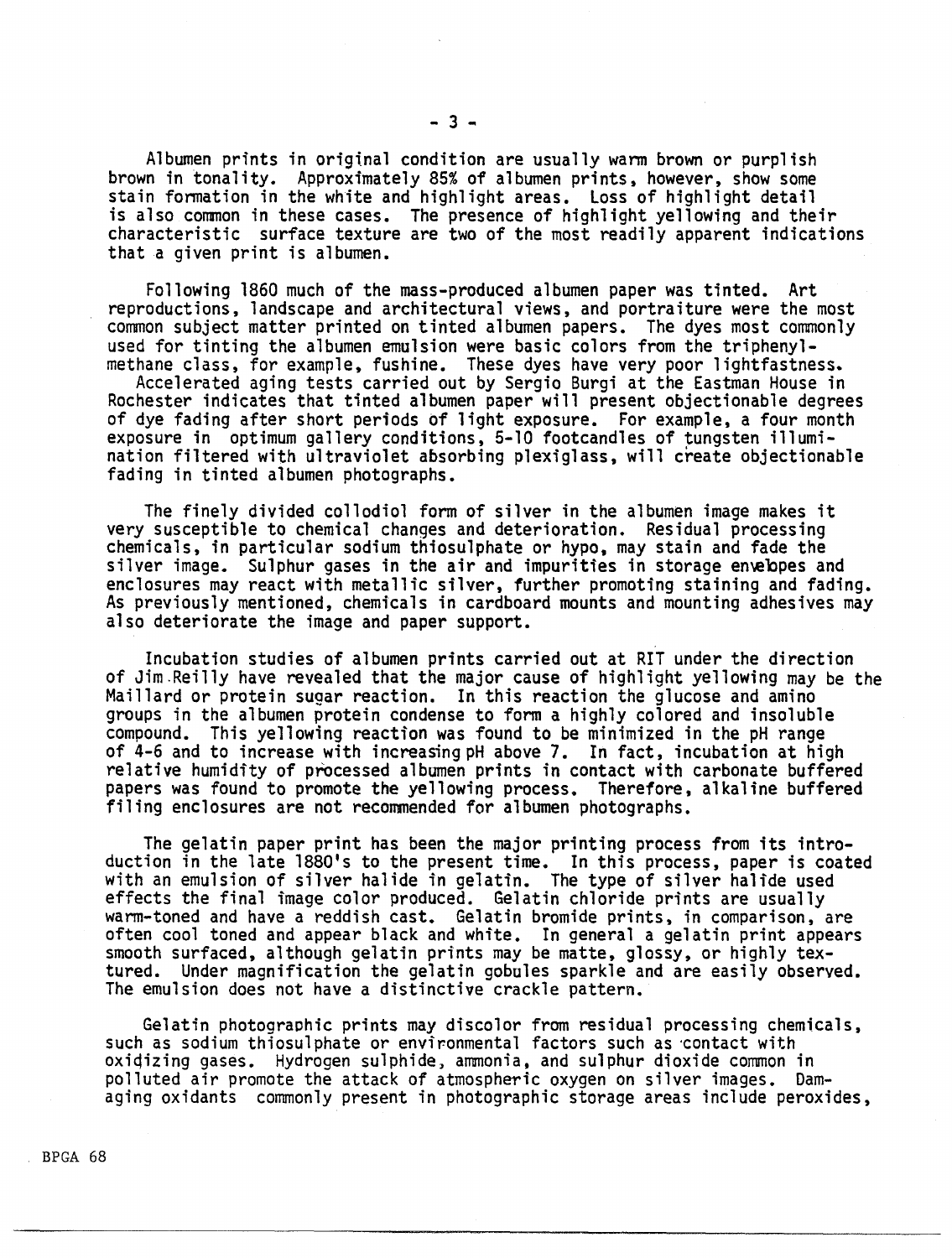generated by a wide variety of common materials such as deteriorated paper, paint fumes, some plastics and bleached wood. Severely oxidized gelatin prints may exhibit an irridescent surface layer of silver, a silver mirror, which is most obvious in the deepest shadow areas where the largest amount of silver is present.

Silver based processes such as the albumen or gelatin process comprise<br>the great majority of photographs, however, there are printing processes which utilize other light sensitive materials or metals. In these the image may be composed of pigments, dyes, or non-silver metals such as platinum, pladdium, or iron. Platinum prints and cyannotypes (blue prints) are examples of two of the most common non-silver processes. Unlike the silver processes platinum metal forms an image immune to oxidation and degradation. The image is permanent but the support is not. Platinum prints are often very brittle, acidic, and discolored owing to the presence of residual processing chemicals such as iron salts and acids. Unlike albumen photographs, platinum prints will benefit from storage in an acid-free buffered enclosure.

The proper and safe storage of mounted and unmounted photographic materials incorporates several basic concepts. Photographs should be individually foldered, sleeved, or interleaved within acid-free boxes and metal fire drawers. Ideally, each photograph should have its own enclosure. This diminishes the migration of residual processing chemicals from one image to another and lessens the amount of handling a photograph will undergo. Print materials must not be stored with photographic negatives because of possible transfer of hannful chemicals from one image to another.

Photographs should be stored in non-hygroscopic containers which are free of sulphur, acids, and peroxides. Suitable materials include uncoated cellulose triacetate, polyester film, and acid-free papers. Acid-free papers whose surface pH registers above 8 should be avoided. The use of buffered materials in contact with photographic albumen and gelatin emulsions is presently being<br>researched. As previously mentioned, current research at RIT on albumen photo-<br>graphs indicates that at high relative humidity, buffered materials fact damage the photographic image, causing highlight fading and stain formation. Furthennore, care must be taken when storing cyannotype and contemporary color photographs, such as dye transfer prints, as high alkalinity will fade these images. Therefore, until all investigations into this matter are complete, acidfree neutral enclosures are preferred for the storage of most photographic print<br>materials.

Paper enclosures are available in several forms including envelopes, seamless enclosures, and folders. Various types of paper en\e'bpes are on the market. Those designated archival are generally made of buffered paper. (Light Impres-<br>sions has recently made available an unbuffered envelope.) Two critical considerations with paper envelopes are the position of the glued seam and the adhesive used to seal it. The adhesive used should be non-hygroscopic and nonreactive. Filing envelopes should have a narrow side seam.rather than a thick central seam. During storage the emulsion side of the photograph should always<br>face away from the seam. The use of envelopes with a top flap is desirable as the flap prevents dust from entering the envelope. Ideally each envelope should only hold one photograph, however, when storing large contemporary black and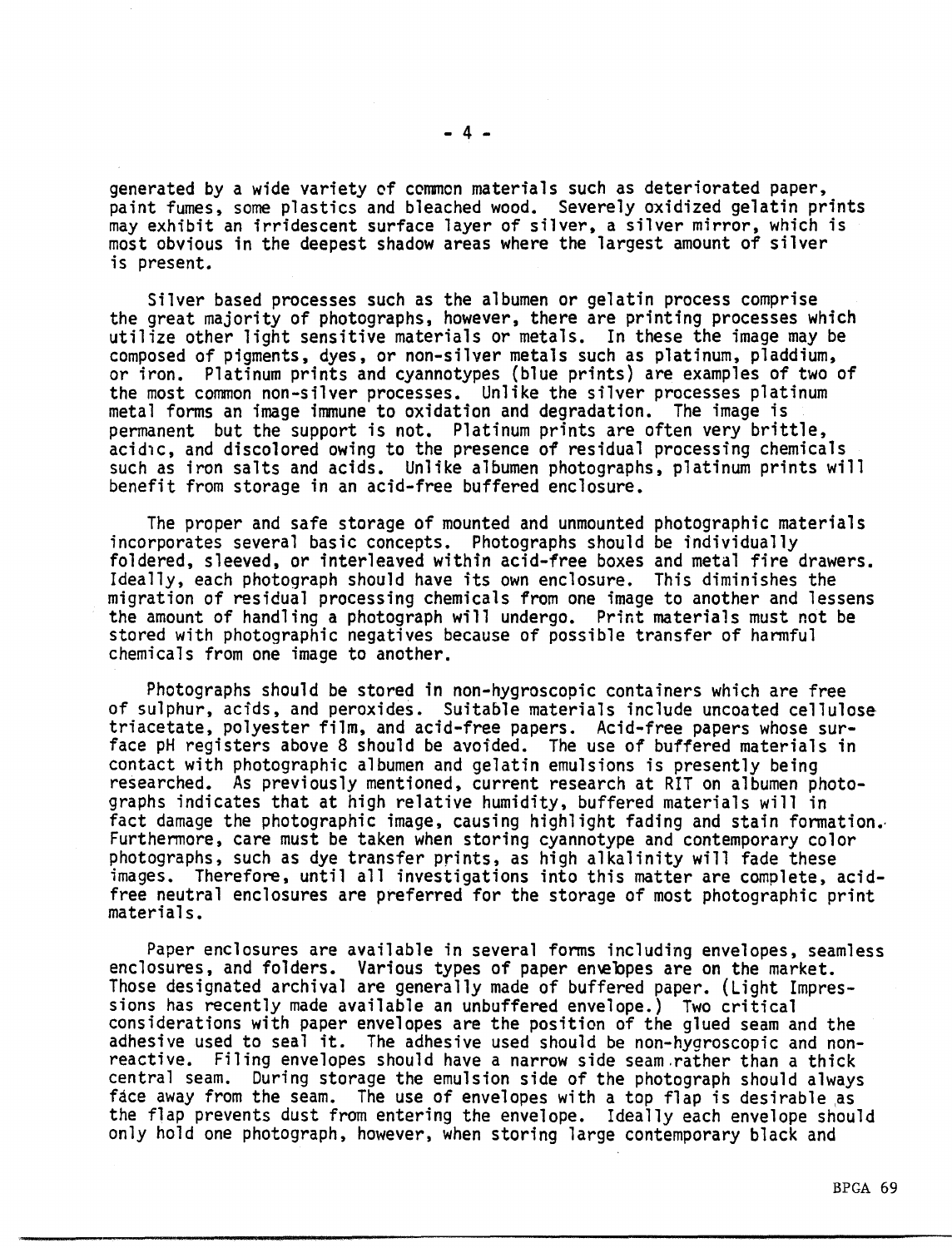white photographic collections this is not always possible. Therefore, if necessary no more than 10-15 images should be housed in each envelope. Acidic kraft paper and glassine envelopes should never be used.

Often preferable to seamed envelopes are seamless enclosures. Seamless enclosures can be fabricated inhouse from rolls of acid-free paper or Tyvek, an opaque inert polyethylene manufactured by the duPont company. This folded enclosure, useful for both negatives and prints, has no adhesive seam to attract moisture and contribute to deterioration. Such enclosures should be standardized and made to fit easily in acid-free boxes. Information identifying the photographic image may be written in pencil on the outside of each enclosure. Conservation Resources, recently made available a four flap paper seamless enclosure. This paper, developed specifically for the archival storage of silver image photographs is unbuffered and made from alfa cellulose pulp. Light Impressions has also recently marketed a unbuffered paper designed specifically for photographic storage. Seamless enclosures could be fabricated inhouse by using this paper.

Weakened unmounted photographs in poor condition may be safely stored in folders made from heavy acid-free folder stock. A piece of polyester film that fits inside the folder is adhered along the inside edge with archival quality double-sided tape. The photograph is then placed under the polyester<br>film. This type of folder is available commercially from Conservation Resources. Simple heavy weight acid-free folders constructed inhouse may also be used to house mounted photographic prints.

Plastic materials suitable for photographic storage include uncoated polyester film (specifically Mylar Dor Melinix 516} and cellulose triacetate. Both films are exceptionally strong, durable, transparent, and dimensionally<br>stable. It should be noted that at times cellulose triacetate may tend to cockle and develop undulations in its surface. When using plastic storage<br>enclosures, special concern should be given to humidity control as photographic emulsions may tend to stick or ferrotype to the slick surface of these materials. The danger of condensation and possible ferrotyping occurs when a relative humidity in excess of 65% fluctuates rapidly from low RH to high RH. If humidity cannot be monitored below 65% paper storage enclosures should be used. have been observed with it in regard to sticking to photographic emulsions. Polyvinyl chloride enclosures must also not be used for the sorage of photo-<br>graphic prints.

A frequently recommended enclosure for photographic positive and negative materials is the uncoated polyester sleeve. In fact the American National Standards Institute recommends uncoated paper in its publication entitled, Requirements for Photographic Filing Enclosures for Storing Processed Films, Plates, and Papers (PH 1.53, 1978). (It should be noted that polyester is also widely used today as a support for negative materials.) Acid-free barrier boards may be cut to standard sizes and inserted into the plastic sleeves. The clear plastic sleeves allow the photograph to be viewed without being removed and.therefore protects the photographs from scratches, dirt, and fingerprints. The acid-free board provides the photograph with additional support and allows the print to be identified without labeling directly on the image. Many of these sleeves are open at two or three ends. Care must be taken, therefore when handling sleeved photographs, that they are not allowed to slip and fall out of the enclosure.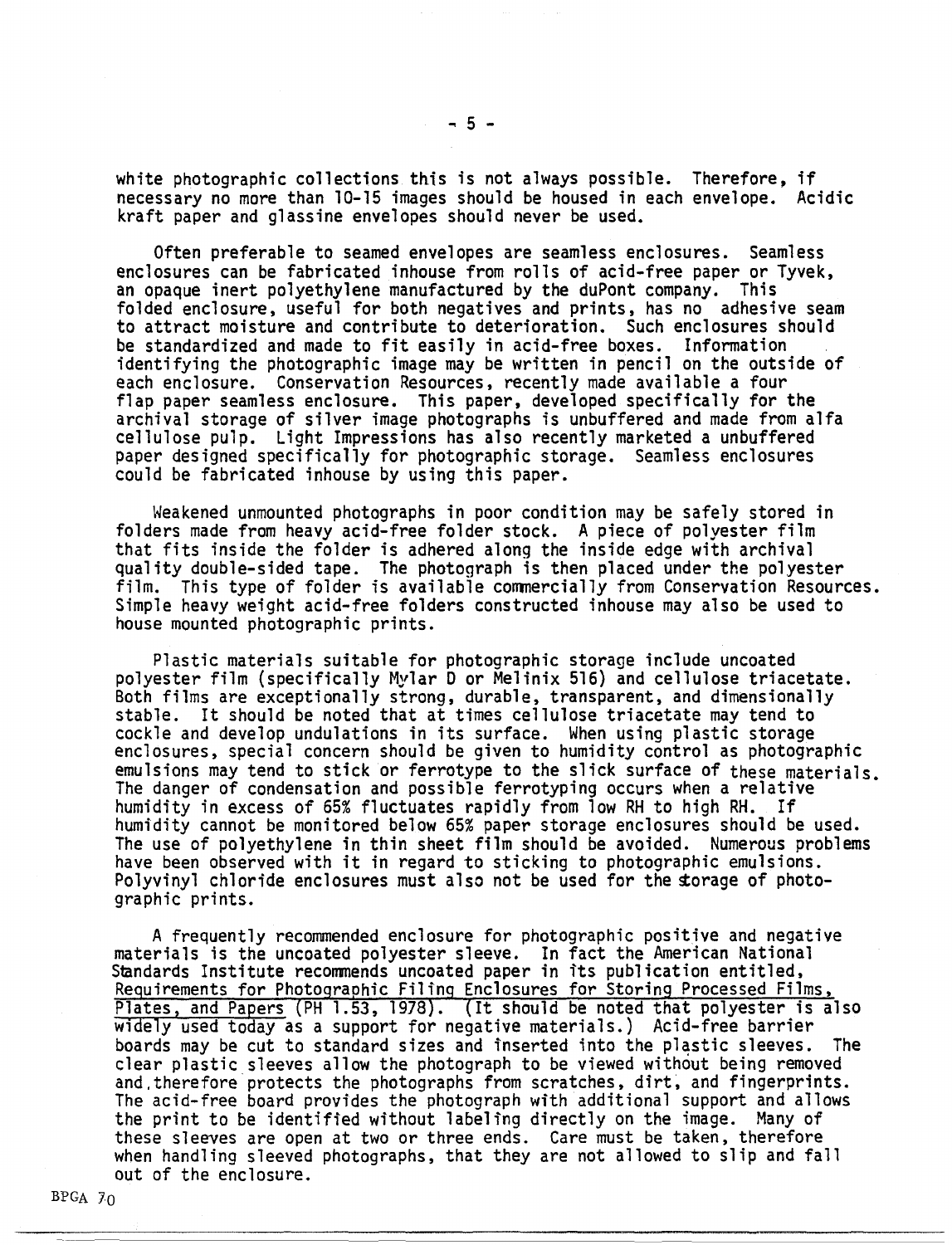One particular polyester sleeve design may be recommended for its superiority in handling. This sleeve opens along the long edge with a flap which allows insertion and removal of the photograph without sliding.

Polyester sleeves, open at both ends and made specifically for the storage of carte-de-visites, cabinet cards, stereoscopic views, and other standard sizes are available from Photo-file. These polyester sleeves have been frosted or treated on one side with silica dioxide, which dulls the plastic's shinny surface. Manufacturer's claim that such treatment reduces the chance of the photographic emulsion sticking to the plastic enclosure at high relative humidity although little additional research has been done to confirm these claims. Some photographic scientists and conservators feel Some photographic scientists and conservators feel that these polyester sleeves will scratch a photographic emulsion.

Mounted and unmounted photographs may also be matted with 100% acid-free ragboard window and back mats. Process Materials has recently introduced a matboard manufactured specifically for photographic use. At time of manufacture this unbuffered board has a pH value between 6.5 and 7.5.. Rising Museum Photomount (produced by Rising Paper Company) is an unbuffered 100% ragboard.

Photographs may be hinged into their mats with Japanese paper hinges and wheat starch or methyl cellulose adhesive. These water-based adhesives may cause disfiguring cockling in a thin photographic paper such as albumen paper. For the past ten years Jerry Cohn at the Fogg Art Museum has used polyvinyl acetate<br>AYAT in toluene as a hinging adhesive for unmounted albumen photographs. The AYAT in toluene as a hinging adhesive for unmounted albumen photographs. hinging process for AYAT is similar to that for applying·paste. The Japanese paper hinge is cut to size and brushed out with a 40% AYAT in toluene solution. The hinge is applied to the photograph and weighted. Following hinging the albumen paper support is flat and free of planar distortion. PVA resins harden by solvent evaporation and therefore remain reversible in organic solvents.

There is a need for a non-aqueous hinging method for photographs. Initial<br>investigations carried out by Jerry Cohn at the Fogg Art Museum and by Debora Dyer Mayer at the Conservation Center for Art and Historic Artifacts reveals that PVA AYAT does not appear to cause physical distortion to the photographic support and is readily reversible. There are, however, several unanswered questions which continue to be researched, such as, What is the stability of photographic materials in contact with the resin? and how much of the resin is retained by the photographic support and emulsion after the<br>hinge is removed? Furthermore, it must be remembered that many photographic emulsions, coatings, and colors are readily soluble in organic solvents. Serious and irreversible damage to the photographic artifact could be done without prior<br>testing.

Photocorners may also be used to attach photographs into museum quality mats. Photocorners may be constructed from acid-free paper, medium weight Japanese tissue, or polyester film.

If intended for display matted photographs may be inserted into what the Conservation Center of Art and Historic Artifacts describes as a sealed package (see Appendix .) A sealed package consists of a piece of ultraviolet filtering plexiglass at the front, the matted object, and polyester film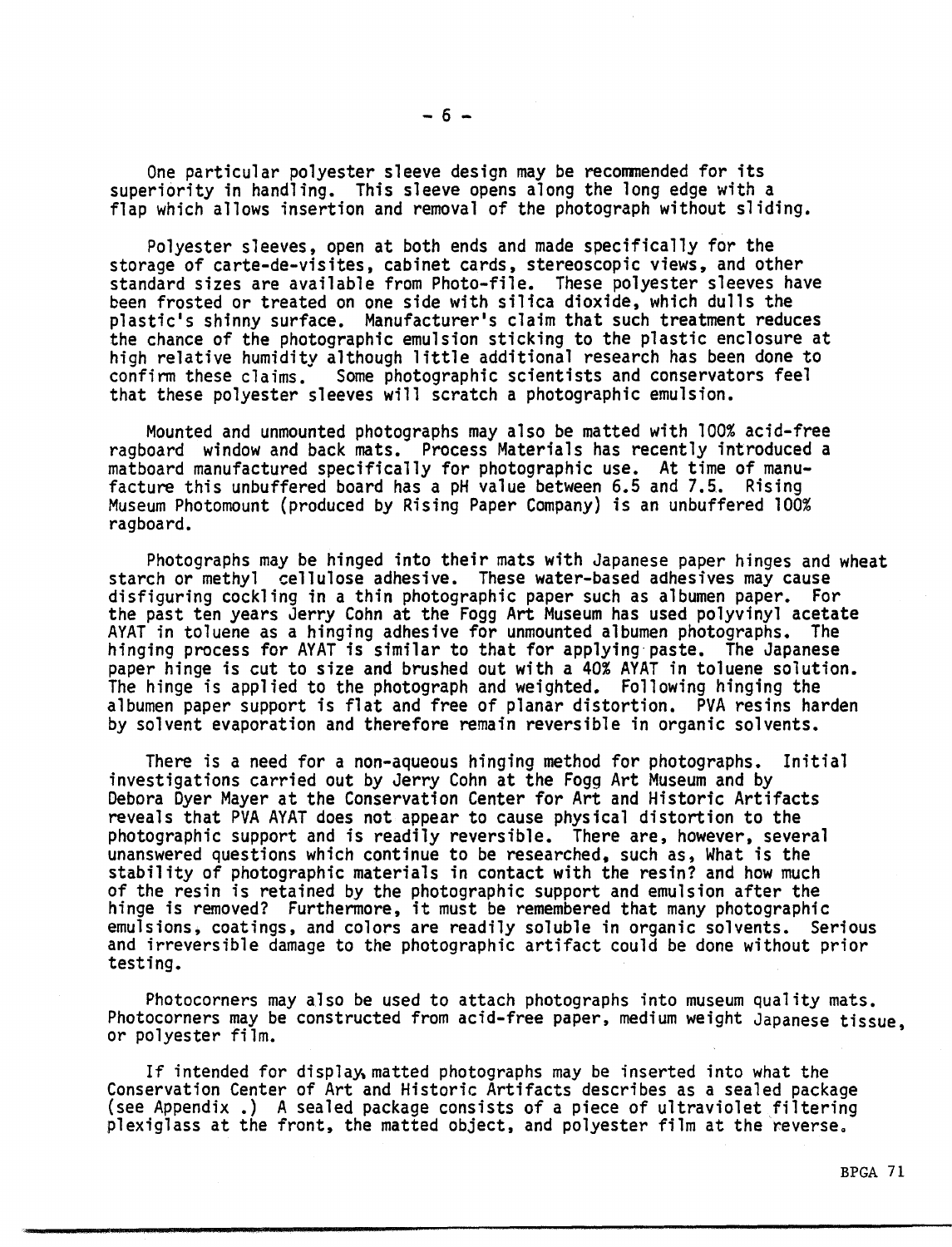All edges are sealed with polyester film tape. This package buffers the object from drastic fluctuations in temperature and relative humidity as well as protects it from airborne dust and pollutants. Photographs should never be framed directly against glass or plexiglas.

During the past several decades archivists have begun drymounting their photographic print collections onto rigid boards to facilitate processing<br>and handling. The long term effects of drymounting photographic prints have not been thoroughly tested and studied. There is for the following reasons some cause for concern: (1) The high temperature required for drymounting may dehydrate and thereby deteriorate photographic emulsions. Dry mount tissue should not be used with contemporary resin coated papers as there are long term adhesion problems coupled with the fact that high press heat may blister the paper's coating. (2) The dry mount tissues presently used have a tendency to yellow and embrittle with age. Such deterioration may locally fade and or stain a photographic image. Furthermore, once applied many of these tissues are quite difficult to remove. For these reasons it is strongly recommended that current dry mounting procedures if utilized be discontinued altogether.

Ideally, once individually matted, sleeved, or foldered photographs should be stored horizontally in acid-free boxes or flat file drawers. If necessary images  $8 \times 12$ " and smaller may be safely housed in vertical storage cabinets or manuscript boxes. Photographs housed in a vertical file should be separated by a non-flexible archival divider placed every five to ten inches. Dividers can be made of acid-free corrugated cardboard or 8 ply ragboard. These dividers will provide the photographic collection with additional structural support and thus prevent the severe warpage that often occurs with photographs improperly housed vertically.

Those responsible for photographic collections are fortunate to have available recommendations for the storage of photographic prints. plates, and films published by the American National Standards Institute (ANSI). ANSI standards suggest that photographic prints be stored under the fgllowing conditions: temperature less than  $65^{\circ}F$ , daily cycling greater than  $7^{\circ}F$  should be avoided, relative humidity 30-50%, emulsion layers become brittle below 30% and mold growth is promoted above 60%. Exposure to direct sunlight or light sources containing high levels of ultraviolet radiation should also be avoided. 5-15 foot candles of tungsten illumination is usually recommended.

While there are specific recommendations for optimum temperature and relative humidity levels, such data does not exist with regard to tolerable levels of air pollution. We have already demonstrated that certain chemical<br>compounds present in the air may have a detrimental effect on photographic records. Sulphur dioxide for example will combine with oxygen and moisture in the air forming sulphuric acid which in very small amounts will cause images to fade. Furthermore, particulate matter contains abrasive material which may mechanically damage photographic emulsions. An air filtration system should therefore be installed in a photographic storage area.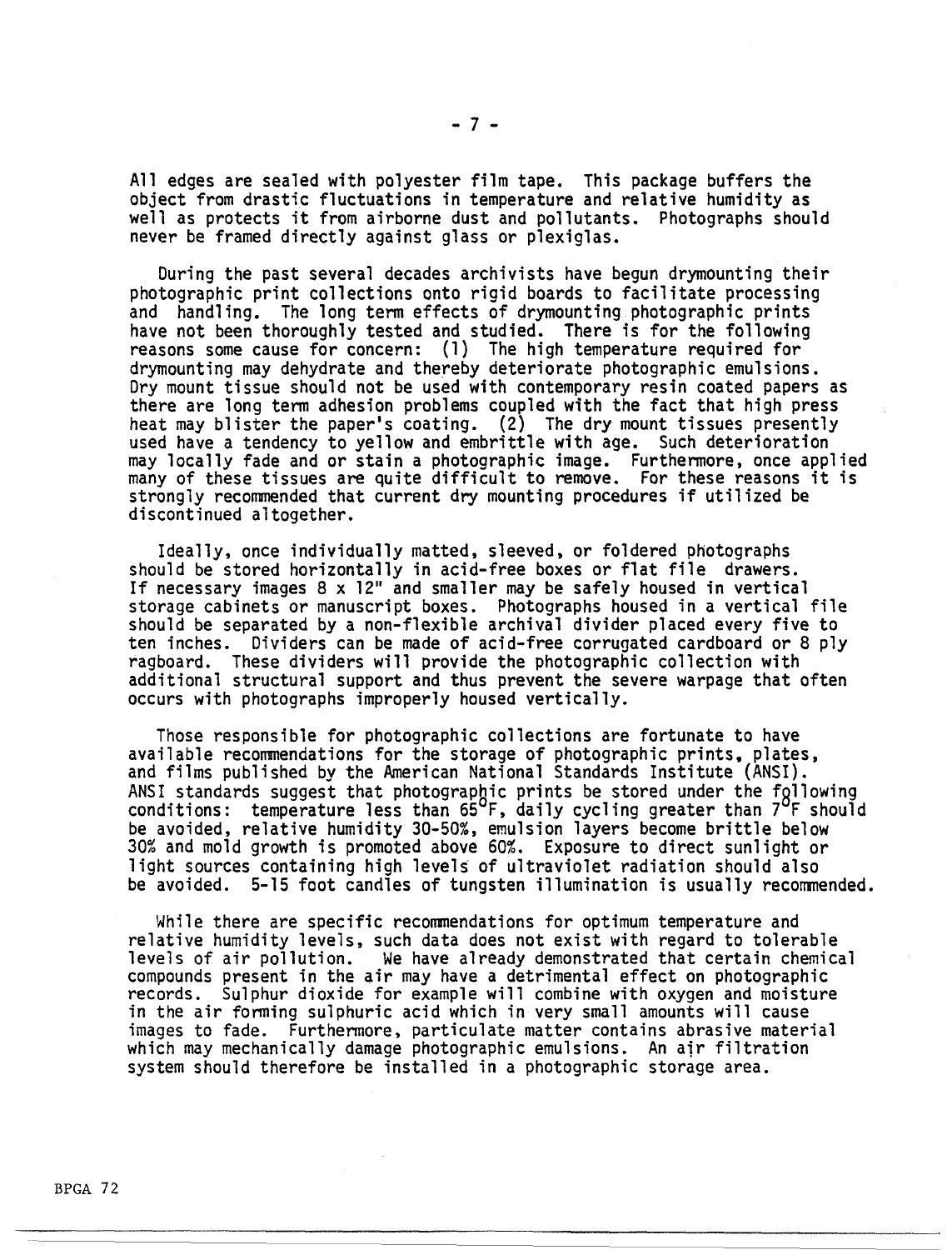The proper, safe, and economical storage of glass plate negatives is<br>a problem which continues to plague photographic archives. Many glass plate negative collections are still housed in the original cardboard boxes from which they were purchased. For the most part, plates housed in this fashion are not individually foldered or sleeved. Their emulsions have therefore become abraded and scratched, especially along their outer edges. Other collections may be housed in kraft paper or glassine envelopes.

The problem with the storage of glass plate negatives are their weight, bulk, and fragility. Glass plate collections should be individually stored in acid-free paper envelopes or Tyvek seamless enclosures. The emulsion side of the plate should face away from the envelope seam. Plastic sleeves are inappropriate because they do not allow for the thickness of the glass support. Acidic kraft paper envelopes should not be used.

Glass plate negatives should be stored vertically on edge. Storage of glass plates in a vertical position is preferred because it prevents undue build-up of weight on the bottom plates, which inevitably occurs with stacking. Vertical storage also allows for better air circulation around the plates. The storage of each plate in its own enclosure prevents excess rubbing and abrasion on the plate. In addition, it permits the plates to be labeled and removed individually for study.

Cracked or broken glass plated require immediate attention. Cracked plates should be supported on their non-emulsion side with a clean, clear<br>single-weight piece of glass of the same dimension. The supported plate should then be protected on the emulsion side with a piece of four-ply rag-<br>board cut to the same size as the glass' plate negative. The sandwich may<br>be sealed at all edges with Filmo plast tape. Subject matter and conditi may be noted on the ragboard support.

Broken glass plate negatives should be disassembled. Pieces should not be allowed to contact each other since contact may further damage these pieces. Each piece should be carefully wrapped in acid-free paper and transferred to a labeled envelope of appropriate size. In this manner deteriorated plates may be safely stored to await conservation treatment.

The preservation and conservation process for photographic collections is not an urgent one in the sense that an immediate deadline must be met. Rather, it is a question of first establishing priorities--dealing with the oldest records or those that show signs of deterioration and then instituting a continuing program of collections inspection. A relative urgent situation may, however, exist with photographic collections of early film negatives. Many such negatives are on a nitrate base which is an inherently unstable material.

Cellulose nitrate film ignites easily, burns rapidly, and when on fire produces toxic and combustible nitrogen oxides and carbon monoxide. The ignition temperature of stable nitrate film is 300°F as compared with 600-700°F for paper. Deteriorated nitrate film may ignite at temperatures as<br>low as 120°F. It is, therefore, of utmost important that the cellulose It is, therefore, of utmost important that the cellulose nitrate materials in a collection be identified and immediately separated from other photographic and archival materials. Cellulose nitrate film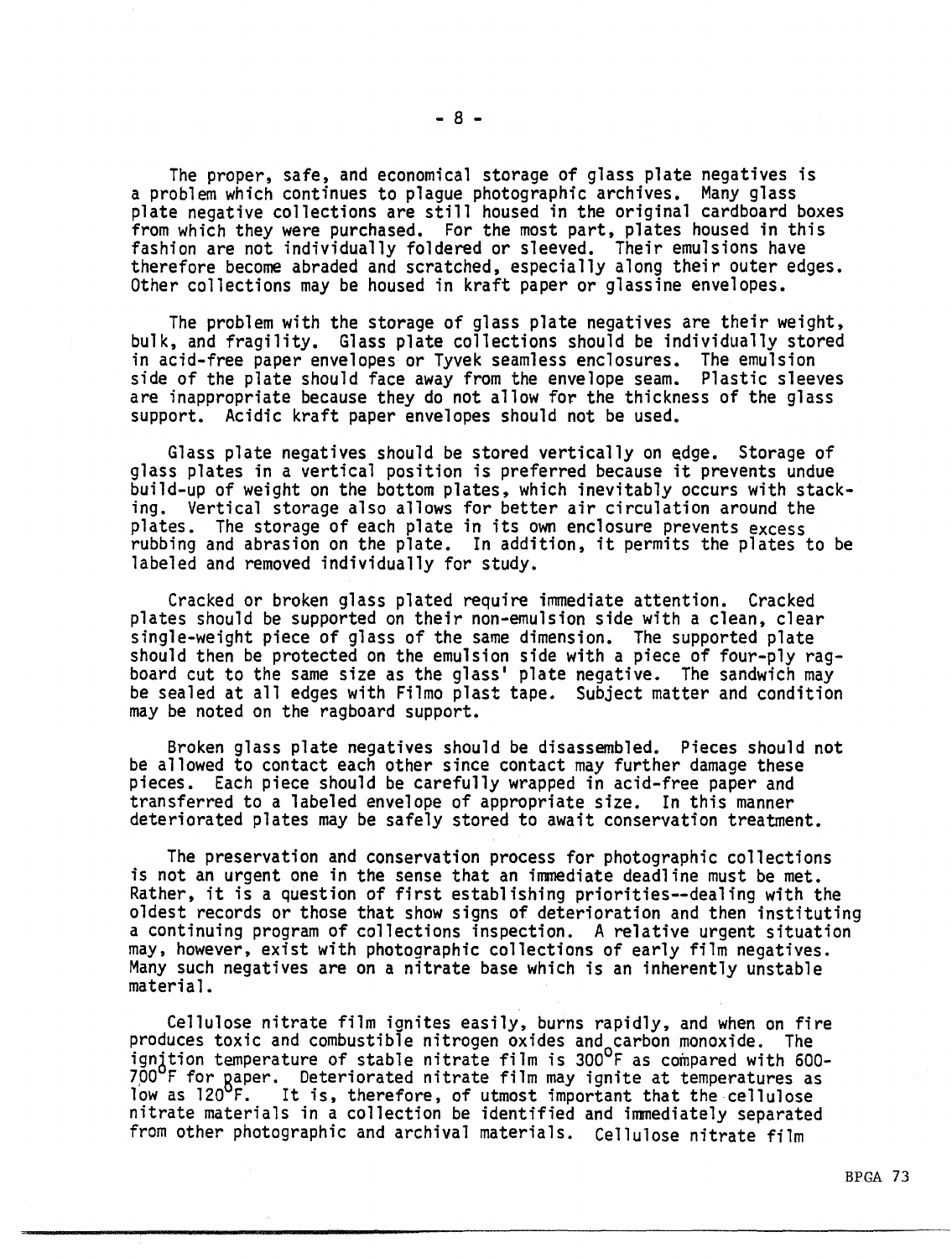decomposes because of its inherent instability. High ambient storage temperatures and high relative humidity conditions accelerate decom-<br>position. Moisture entrapped in the nitrate-based film converts nitrogen position. Moisture entrapped in the nitrate-based film converts nitrogen<br>dioxide released by the film to corrosive nitric acid. Further<br>rate of decomposition nearly doubles with every 10°C increase in temperature.

A detailed guideline specifying five stages of nitrate film decomposi- tion was established in the 1950's. In the first stage the film base exhibits an amber discoloration with a simultaneous increased fading of the picture image. During the second stage the photographic emulsion becomes adhesive-like and the films tend to stick together. The film contains gas bubbles and emits a noxious odor in the third stage. As the fourth stage progresses the film is soft and welded to adjacent film and frequently covered with an opaque viscoud froth. This froth covering the emulsion side of the film appears irradescent and obscures the photographic image. Finally, in the fifth stage the film mass becomes. very brittle and degenerates partially or entirely into a brownish acrid powder.

Any film manufactured prior to 1950 should be suspected of being cellulose nitrate. Safety base sheet film began to replace the nitrate base film in the late 1930's. The first safety base film was made from cellulose acetate. In 1937 cellulose diacetate and in 1947 cellulose triacetate film was introduced. However, during this time, various nitrate film types continued to also be produced.

In the early safety films, cellulose nitrate was used in the adhesive sub-layer between the gelatin emulsion and the film base. Deterioration of these films is visible in the following ways: The film base shrinks drastically. The gelatin emulsion separates from the film base in channels, creating sharp, random ripples in the film, and the cellulose nitrate adhesive layer deteriorates trapping tiny gas bubbles between the gelatin emulsion and the film base. ·

An established method for film type identification is the float test. A small strip from the margin of the negative is placed in a test tube or graduated cylinder of a trichloroethylene/trichloroethane solution. If the sample sinks, it is a nitrate-based film. If it floats it is a safety based or polyester-film.

A second identification method involves burning a sample of the film in question. A small sample from the negative's margin, held by a pair of tweezers under a fume hood is ignited by a match. Cellulose nitrate produces a flash flame that is difficult to extinguish whereas safety film ignites with difficulty and then will burn itself out. Another system of identifying cellulose nitrate film is by the presence or absence of edge printing on the negative. Film manufactured prior to the early 1930's did not have any edge printing. Later manufacturers printed safety or nitrate on the edge of the negatives margin. A negative which is not edge printed safety<br>should be assumed to be on nitrate base unless positive identification to ,the contrary is established.

 $\Delta \sim 10^{11}$ 

 $\chi^2 \to \chi^2$ 

 $\sim 10^7$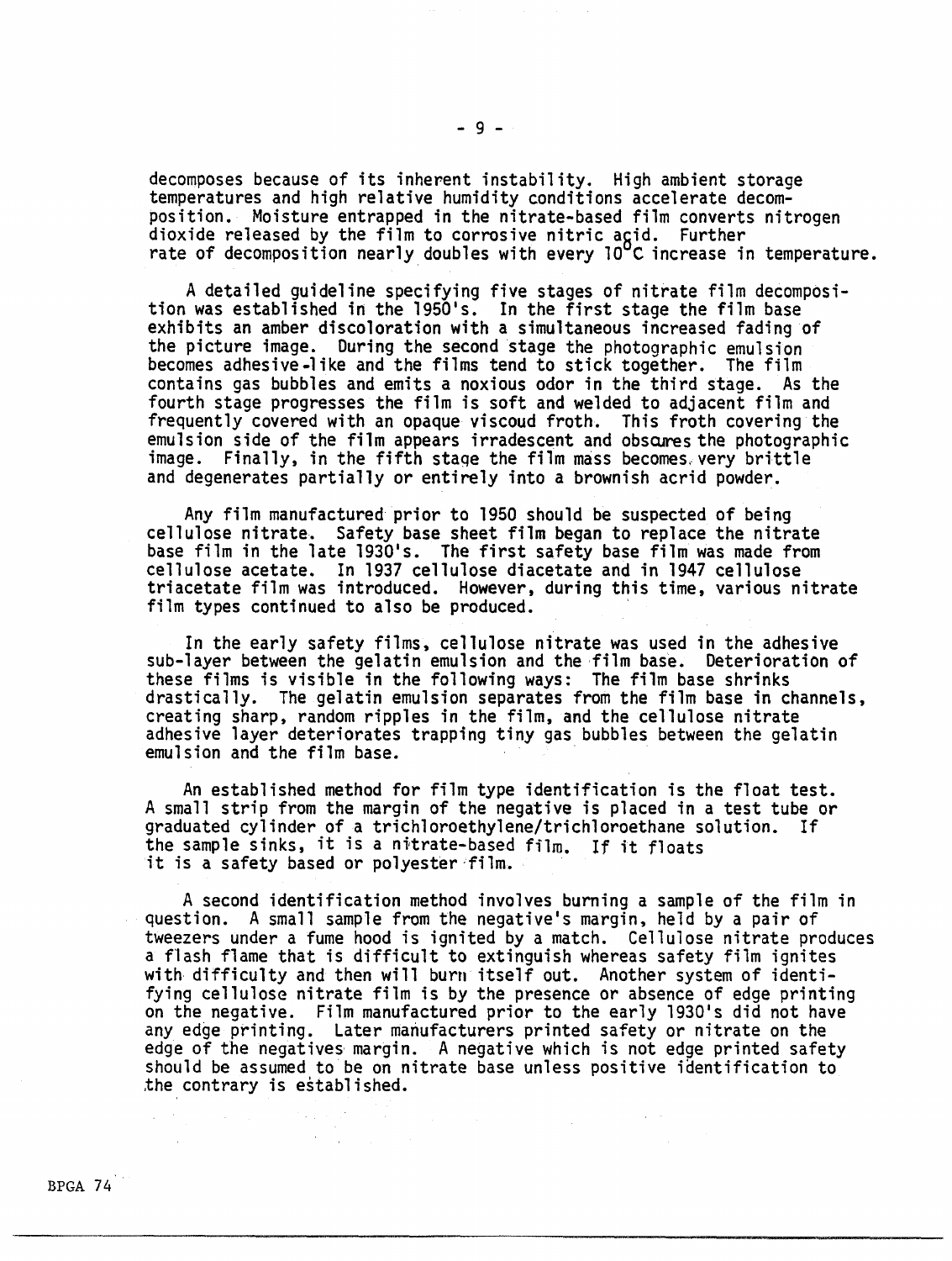Once identified and separated from the rest of the collection, cellulose nitrate film and severely deteriorated safety based film should be copied. There are several methods currently available for copying nitrate film, each having its own particular advantages and disadvantages. Prior to making a commitment to any particular system, one should become familiar with all options and discuss them with a knowledgeable photographer and/or institution.

Once successfully copied, nitrate film should be stored in an isolated<br>area, separate from other photographic and archival materials. Ideally, nitrate film should be housed in a cold storage vault. Sealing and storing in a standard domestic refrigerator is another possible approach for nitrate collections. In this sealed condition artifacts experience dark, low temperature and low relative humidity environment that minimizes their rate of deterioration.

If refrigeration is not possible, nitrate film may be kept at room temperature under the following conditions. The film should be stored in a room whose atmosphere is exhausted directly to the outside. Nitrate negatives<br>should be housed in buffered envelopes. (Plastic enclosures seal in the should be housed in buffered envelopes. (Plastic enclosures seal in the<br>deterioration products which then react with and further deteriorate the image.)<br>The temperature should be kept at the lowest degree possible with a c nitrate film, many building codes and insurance policies restrict the use of present conventional negative storage systems for cellulose nitrate within a public institution. In fact, any institution housing cellulose nitrate film may risk immediate cancellation of its insurance policy. For this reason, building codes and insurance policies must be thoroughly examined prior to storage of cellulose nitrate materials.

In conclusion concern over the preservation of photographic materials is relatively recent. Our experience and knowledge is therefore somewhat limited. Because of this, recommendations for ideal environmental conditions and photo-<br>graphic enclosures may change in the years to come. Fortunately important<br>research into photographic deterioration mechanisms and possible safe vation treatment is increasing steadily thereby enabling the preservation of photographic materials to be more effectively implemented.

 $DN: c1$ 4/4/83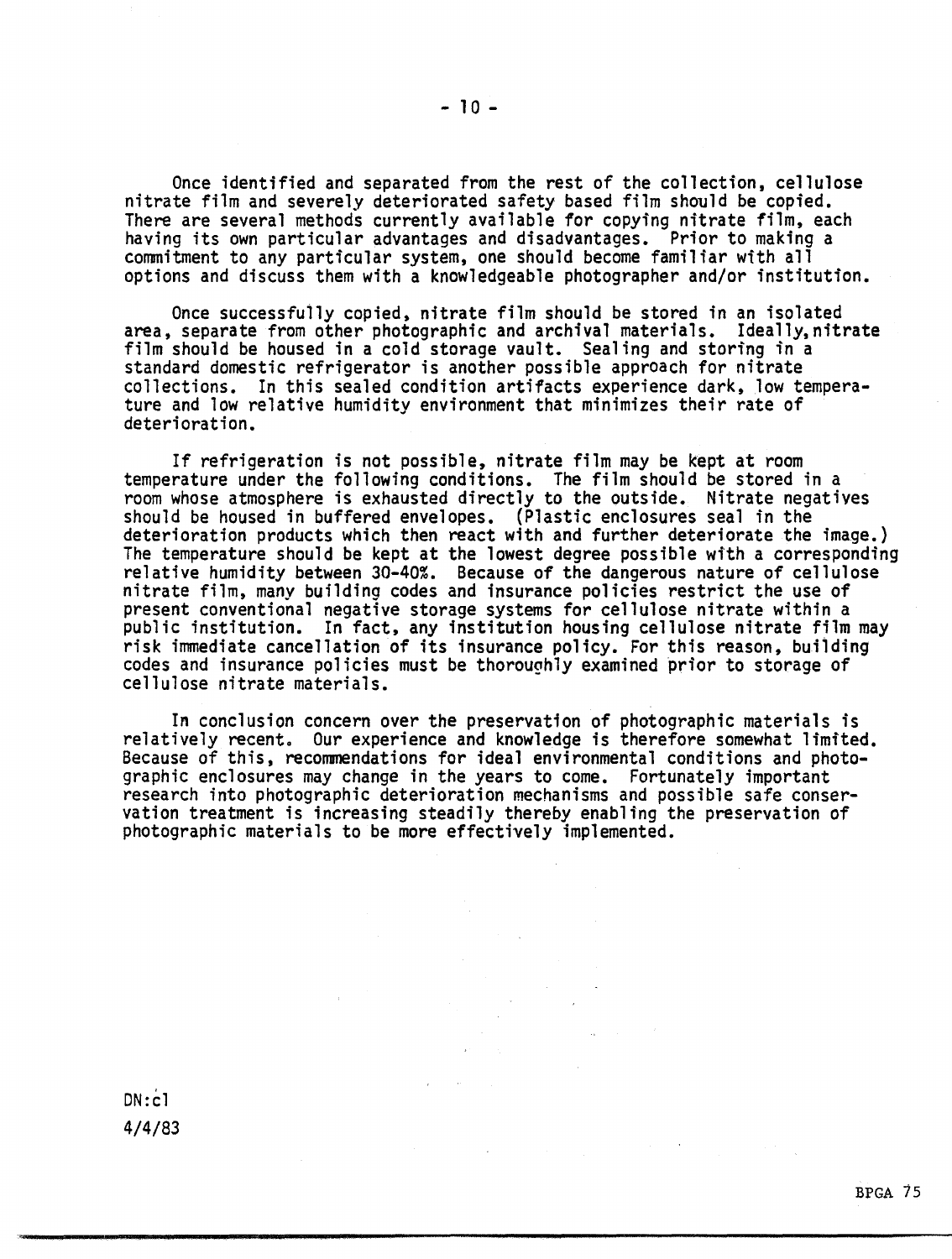#### PROCEDURE FOR MAKING PROTECTIVE BOXES TO HOUSE CASED ORJECTS

#### (DAGUERREOTYPES, AMBROTYPES, AND TINTYPES)

For non-standard size cases the jackets must be custom made to fit.

- 1. Cut a square of acid-free board ( .010 .020" thick) whose sides are about 2-1/4 times longer than the largest dimension of the miniature case.
- 2. Mark the center of the board by drawing the diagonals of the square. Place the case diagonally at the center. Mark the corners of the case and then set the case aside.
- 3. Connect the marked corners using a straightedge and a No.2 pencil continue these lines out to the edge of the acid-free board.
- 4. Cut the triangles out of the edges.
- 5. With a utility knife score the inner rectangle.
- 6. Measure the depth of the case. Mark this distance on each "arm" of the acid-free board, measuring out from the inner rectangle. Score a line at this position on each arm.
- 7. Fold the jacket along the scored lines. Place the case in the jacket and check for fit, adjusting as necessary.
- 8. Cut the notch and slit which represent the clasp at a convenient location - the case should be made to fit snugly but not tightly.

Most cases were mass produced and consequently are of standard sizes. Templates may be easily made.



\* Credit for this design to go to Chris King and Ellen Tenentes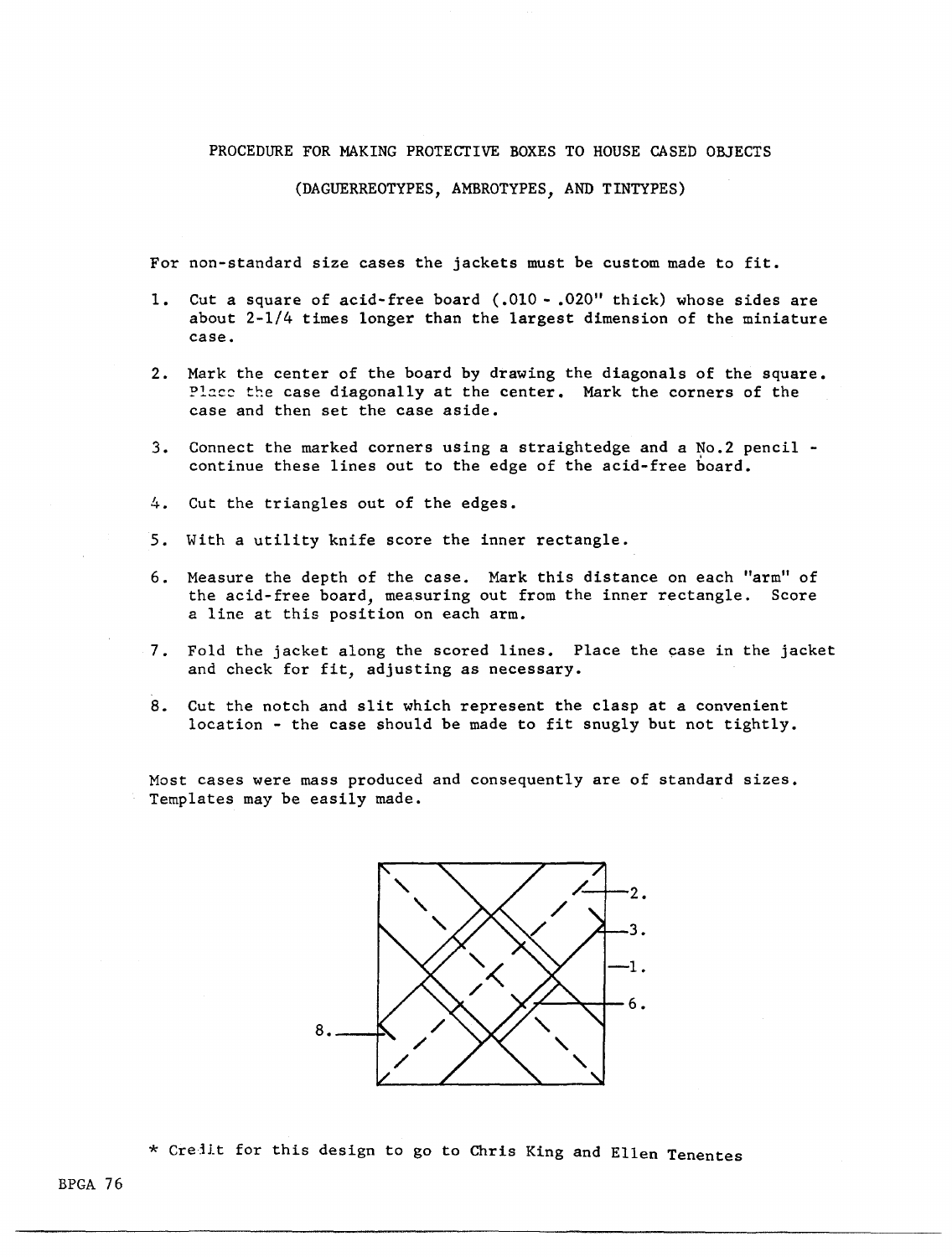# Three-sided Folder for Photographic Storage

Weakened, unmounted photographs in poor condition may be carefully stored in the following manner. This storage system has been adapted from the storage system which is presently used at the Library of Congress for the safe storage of their print collection.

## Procedure:

1. Along the outer edge of an unbuffered acid-free closed folder record (in pencil) the photograph's subject and photographer, if known.<br>2. Op

Open folder. Cut a piece of polyester film which is slightly smaller (1" less in width,  $\frac{1}{2}$ " less in height) than the folder's inner dimensions.

3. Cut a piece of acid-free unbuffered paper which is slightly smaller than the polyester sheet. This sheet must be larger than the photograph·to be housed.

4. Cut a strip of 3M 415 double-sided tape the exact length of the polyester sheet. Place the double-sided tape along the outer edge of the opened folder. (see diagram)

5. Align the polyester sheet along the inner edge of the folder and adhere it to the double-sided tape. Make sure that strong contact has been established between the polyester sheet, the double-sided tape, and the acid-free folder.

6. Lift back the polyester sheet,place the photograph to be housed on the acid-free piece of paper, and carefully slip the photograph and paper under the polyester sheet. Owing to its electrostatic properties the polyester sheet will cling to the photograph and thus hold it safely in place. (Because of this electrostatic property polyester film must not be used for the storage of photographic materials with flaking or friable media.)

7. To examine the photograph the viewer need only open the folder.

As Folder Appears When Opened:

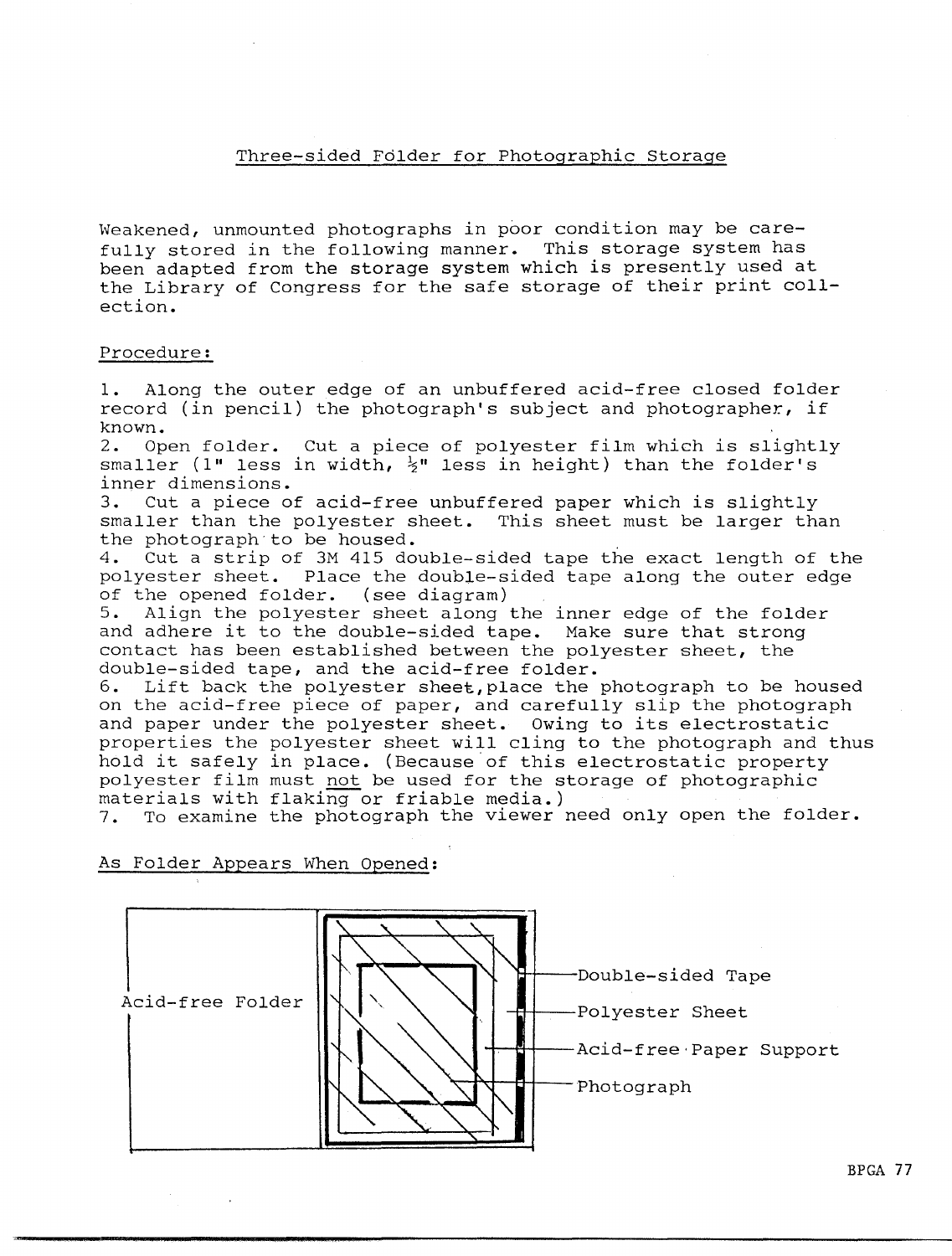

260 SOUTH BROAD STREET PHILADELPHIA. PA 19102 (2151545-0613

# APPENDIX

## INSTRUCTIONS FOR MAKING A SEALED PACKAGE

1) Once the object is matted and hinged in its ragboard mat, cut a piece of glass or plexiglas, the exact size of the mat, and a piece of polyester film very slightly smaller than the mat (about 1/8" on each side) - this keeps the polyester film flat.

2) After cleaning the glazing material and polyester film with plastic cleaner or other suitable cleanser, sandwich the matted object between the glass and the polyester film, and position the sandwich so it slightly overhangs the table. (A light felted weight may be used to anchor the other end to prevent slipping.)

3) Apply polyester film tape to the edges of the glass and then wrap it around the edges of the package, adhering it to the polyester film on the reverse. The tape should not overlap the edges of the glass or plexiglas more then  $1/8 - \frac{1}{4}$ , since anything wider will not be covered by the frame rabbet, and will show on the obverse after framing. Polyester tape of a sufficient width should be used to entirely wrap around the edges of the package and adhere to the reverse.

4) Once the sealed packcge is constructed, it can be placed in the frame and affixed with brads. (We recommend a brad setter to minimize vibration and shock to the object and the sealed package in general.)

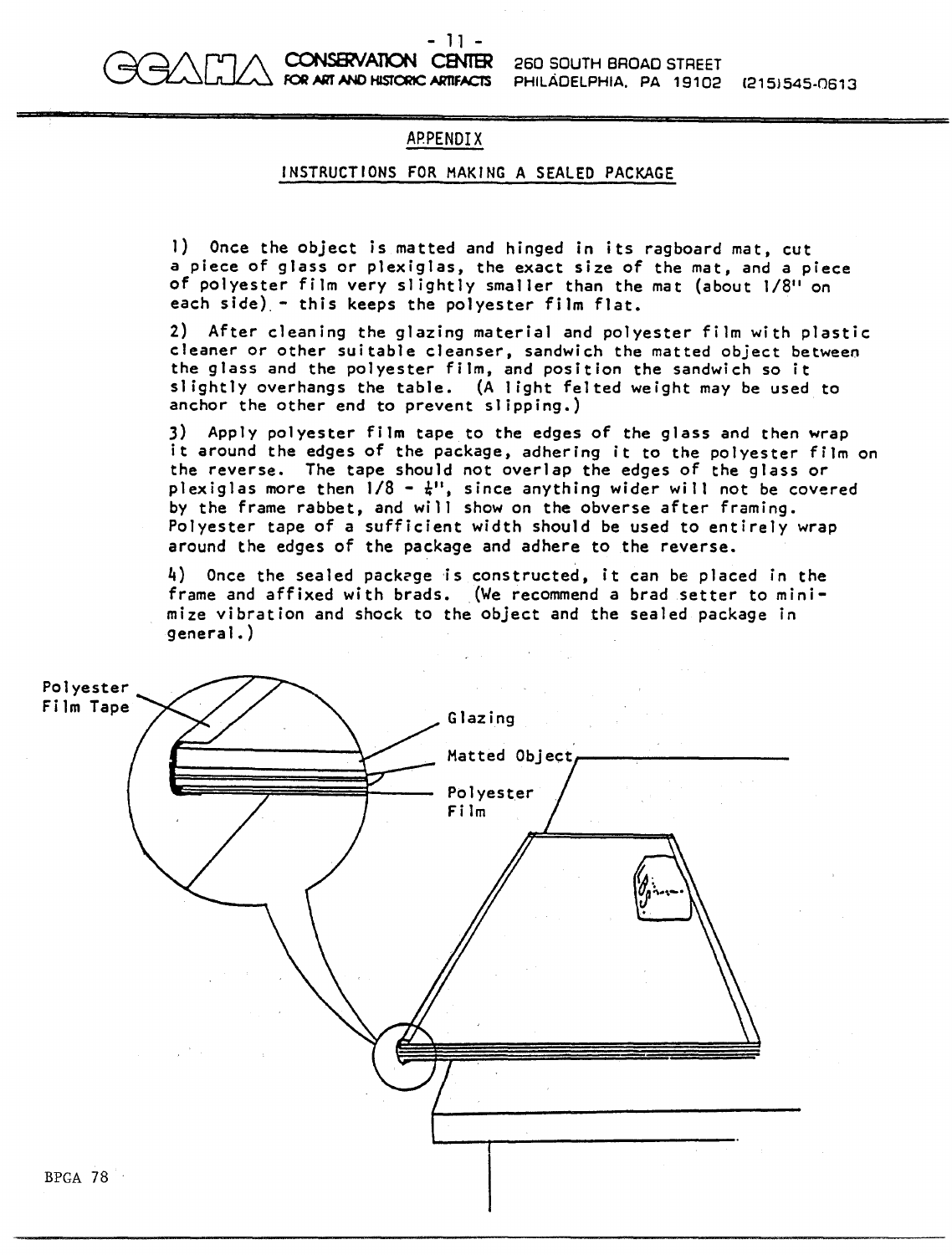## SUPPLIERS FOR PHOTOGRAPHIC STORAGE ENCLOSURES

 $- 12 -$ 

Conservation Resources International 111 North Royal Street Alexandria, Virginia 22314 (703) 549-6610

The Hollinger Corporation P.O. Box 6185 3810 South Four Mile Run Drive Arlington, Virginia 22206 ( 703) 671-6600

Light Impressions P.O. Box 3012 Rochester, New York 14614 (716) 271-8960

Photofile 2000 Lewis Avenue Zion, Illinois 60099 (312) 872-7557

Process Materials Corporation 301 Veterans.Boulevard Rutherford, New Jersey 07070 (201) 935-2900

Rising Paper Company<br>Housatonic, MA 01236<br>(413) 274-3345 {413) 274-3345

TALAS Technical Library Service 104 Fifth Avenue New York, New York 10011 (212) 675-0718

University Products, Inc. P.O. Box 101  $\sim 10^{-11}$ South Canal Street Holyoke, Massachusetts 01040 (800) 628-1912

 $\Delta \sim 10^{11}$  and  $\Delta \sim 10^{11}$ 

 $\sim 10^{11}$ 

 $\mathcal{L}_{\mathcal{A}}(\mathbf{y})$  . The contribution of the contribution of  $\mathcal{A}$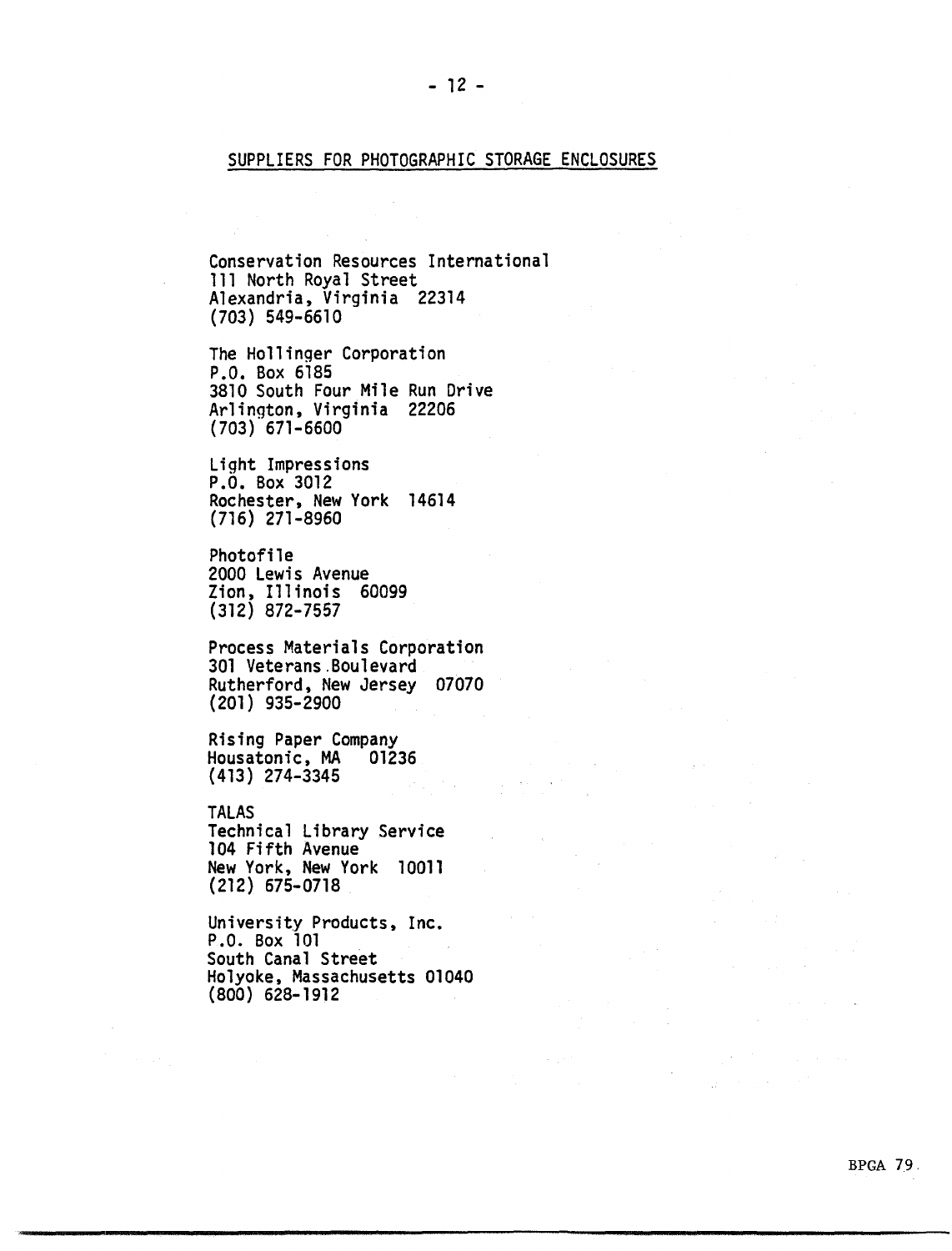### BIBLIOGRAPHY

- Burgi, Sergio, "Fading of Dyes used for Tinting Unsensitized Albumen Paper," International Symposium: The Stability and Preservation of Photographic Images, Society of Photographic Scientists and Engineers, Public Archives of Canada, Ottawa, Ontario, August 29 - September 1, 1982, pp. 19-20.
- Calhoun, J.M., "Storage of Nitrate Amateur Still Camera Film Negatives," Journal of the Biological Photograph Association, Vol. 21, No. 3, August 1953.
- Crawford, William, The Keepers of Light, Morgan and Morgan, Dobbs Ferry,<br>New York, 1979.
- Gill, Arthur T., Photographic Processes, a Glossary and Chart for Recognition, Museum Association Infonnation Sheet, 87 Charlotte Street, London WIP 2BX, England, No. 21, 1978.
- Haist, Grant, Modern Photographic Processing, John Wiley and Sons, New York, 1979.
- Haynes, Ric, "A Temporary Storage Method to Retard the Deterioration of Cellulose Nitrate Film Negatives," AIC Preprints, 1981, pp. 75-81.
- Hendriks, Klaus B., "The Conservation of Photographic Materials," Picture Scope, Vol. 30, No. 1, Spring 1982, pp. 4-11.
- King, Chris, "My Grandmother has One of Those -- Daguerreotypes, Ambrotypes,<br>Tintypes -- Their Problems, Processes and Care," Conference of Students in Art Conservation, April 10-12, 1978, pp. 82-97.
- Kodaic, Preservation of Photographs, Kodak Publication No. G-30, Rochester, New York, 1979.
- Norris, Debbie Hess, "Platinum: The Prince of Photographic Print Materials," Art Conservation Training Program Conference, Fogg Art Museum, April 30, May 1-2, 1979.
- Orraca, Jose', "Philosophy of Conservation," Address to the Society of American Archivists, Toronto, Canada, October 1, 1974.
- Porter, Mary Kay, "Filing Enclosures for Black and White Negatives," Picturescope, Fall 1981, p. 108.
- Reilly, James, The Albumen and Salted Paper Book, Light Impressions, Rochester, New York, 1979.
- --------, "Role of the Maillard, or "Protein-Sugar" Reaction in Highlight Yellowing of Albumen Photographic Prints," AIC Preprints, 1982, pp.160-168.
- --------, "Albumen Prints: A Summary of New Research About Their Preservation," Picturescope, Vol. 30, No. 1, Spring 1982, pp. 34-37.